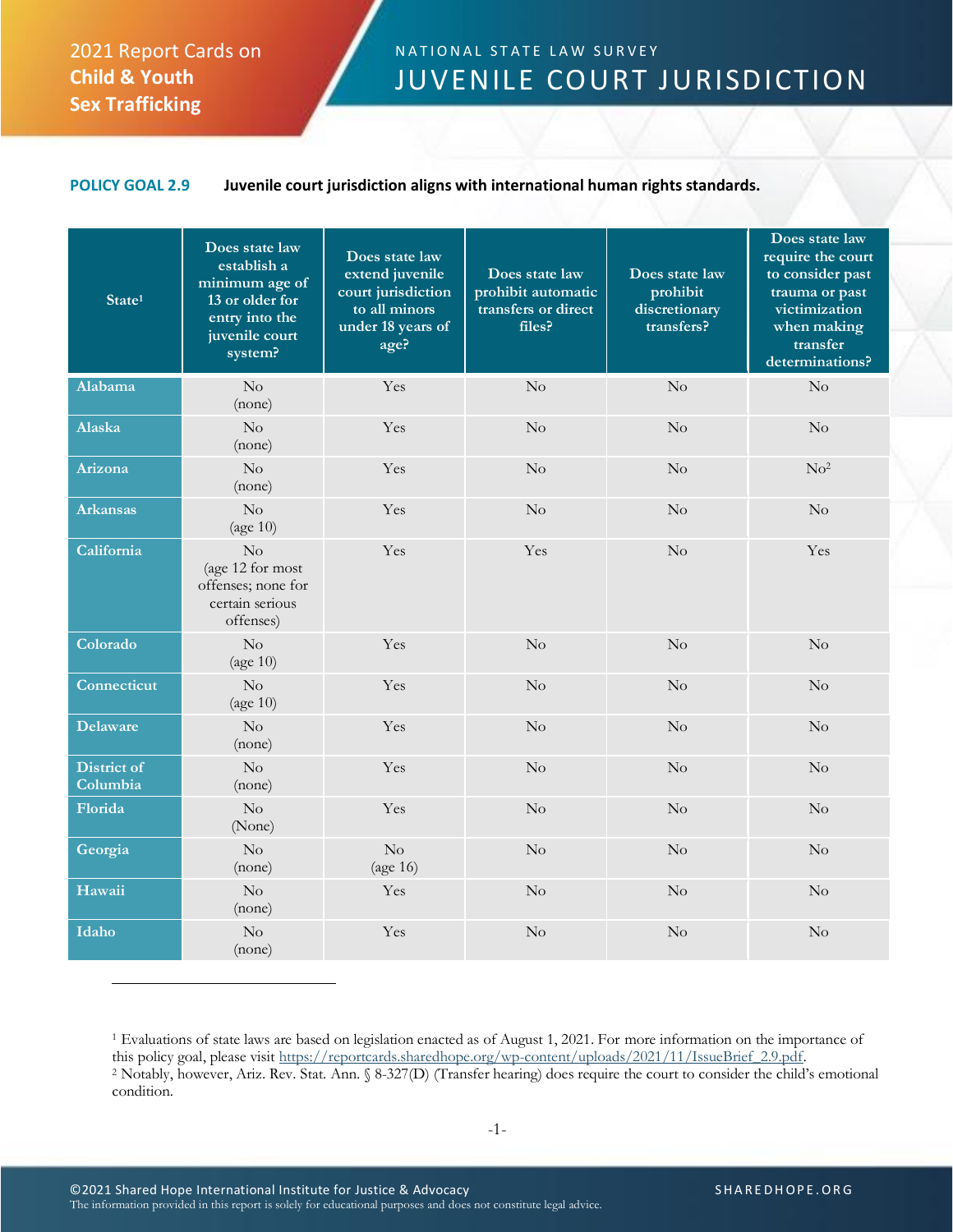| State <sup>1</sup>   | Does state law<br>establish a<br>minimum age of<br>13 or older for<br>entry into the<br>juvenile court<br>system? | Does state law<br>extend juvenile<br>court jurisdiction<br>to all minors<br>under 18 years of<br>age?                               | Does state law<br>prohibit automatic<br>transfers or direct<br>files? | Does state law<br>prohibit<br>discretionary<br>transfers? | Does state law<br>require the court<br>to consider past<br>trauma or past<br>victimization<br>when making<br>transfer<br>determinations? |
|----------------------|-------------------------------------------------------------------------------------------------------------------|-------------------------------------------------------------------------------------------------------------------------------------|-----------------------------------------------------------------------|-----------------------------------------------------------|------------------------------------------------------------------------------------------------------------------------------------------|
| <b>Illinois</b>      | $\rm No$<br>(none)                                                                                                | Yes                                                                                                                                 | $\rm No$                                                              | No                                                        | No                                                                                                                                       |
| Indiana              | $\rm No$<br>(none)                                                                                                | Yes                                                                                                                                 | $\rm No$                                                              | $\rm No$                                                  | No                                                                                                                                       |
| Iowa                 | No<br>(none)                                                                                                      | Yes                                                                                                                                 | No                                                                    | $\rm No$                                                  | No                                                                                                                                       |
| <b>Kansas</b>        | No<br>$\left(\text{age } 10\right)$                                                                               | Yes                                                                                                                                 | $\rm No$                                                              | $\rm No$                                                  | $\rm No$                                                                                                                                 |
| Kentucky             | $\rm No$<br>(none)                                                                                                | Yes                                                                                                                                 | Yes                                                                   | $\rm No$                                                  | No                                                                                                                                       |
| Louisiana            | $\rm No$<br>(none)                                                                                                | Yes                                                                                                                                 | $\rm No$                                                              | No                                                        | No <sup>3</sup>                                                                                                                          |
| Maine                | No<br>(none)                                                                                                      | Yes                                                                                                                                 | $\rm No$                                                              | $\rm No$                                                  | No                                                                                                                                       |
| Maryland             | No<br>(none)                                                                                                      | Yes                                                                                                                                 | No                                                                    | $\rm No$                                                  | No                                                                                                                                       |
| <b>Massachusetts</b> | $\rm No$<br>(age 12)                                                                                              | Yes                                                                                                                                 | No                                                                    | Yes                                                       | $\rm No$                                                                                                                                 |
| Michigan             | $\rm No$<br>(none)                                                                                                | Yes                                                                                                                                 | No                                                                    | $\rm No$                                                  | $\rm No$                                                                                                                                 |
| Minnesota            | No<br>(age $10$ )                                                                                                 | Yes<br>(age 17 for standard<br>delinquency<br>matters; age 21 for<br>youth designated as<br>ext4ended<br>jurisdiction<br>juveniles) | No                                                                    | $\rm No$                                                  | No                                                                                                                                       |
| Mississippi          | Yes                                                                                                               | Yes                                                                                                                                 | $\rm No$                                                              | $\rm No$                                                  | $\rm No^4$                                                                                                                               |
| Missouri             | $\rm No$<br>(none)                                                                                                | Yes                                                                                                                                 | $\rm No$                                                              | $\rm No$                                                  | $\rm No^5$                                                                                                                               |
| Montana              | $\rm No$<br>(none)                                                                                                | Yes                                                                                                                                 | $\rm No$                                                              | $\rm No$                                                  | $\rm No$                                                                                                                                 |
| Nebraska             | $\rm No$<br>$\left(\text{age } 11\right)$                                                                         | Yes                                                                                                                                 | $\rm No$                                                              | $\rm No$                                                  | $\rm No$                                                                                                                                 |
| <b>Nevada</b>        | $\rm No$                                                                                                          | Yes                                                                                                                                 | $\rm No$                                                              | $\rm No$                                                  | $\rm No$                                                                                                                                 |

<sup>3</sup> However, La. Child Code art. 862(A) (Transfer hearing; required findings) requires the court to consider whether "the child's behavior might be related to physical or mental problems."

<sup>4</sup> However, Miss. Code Ann. § 43-21-151(5) (Jurisdiction) requires courts to consider "the child's home situation, emotional condition and life-style . . . . "

<sup>5</sup> However, Mo. Rev. Stat. § 211.071(6)(1)-(10) (Certification of juvenile for trial as adult – Procedure – Mandatory hearing, certain offenses; Misrepresentation of age, effect) requires the court to consider the child's environmental situation and emotional condition.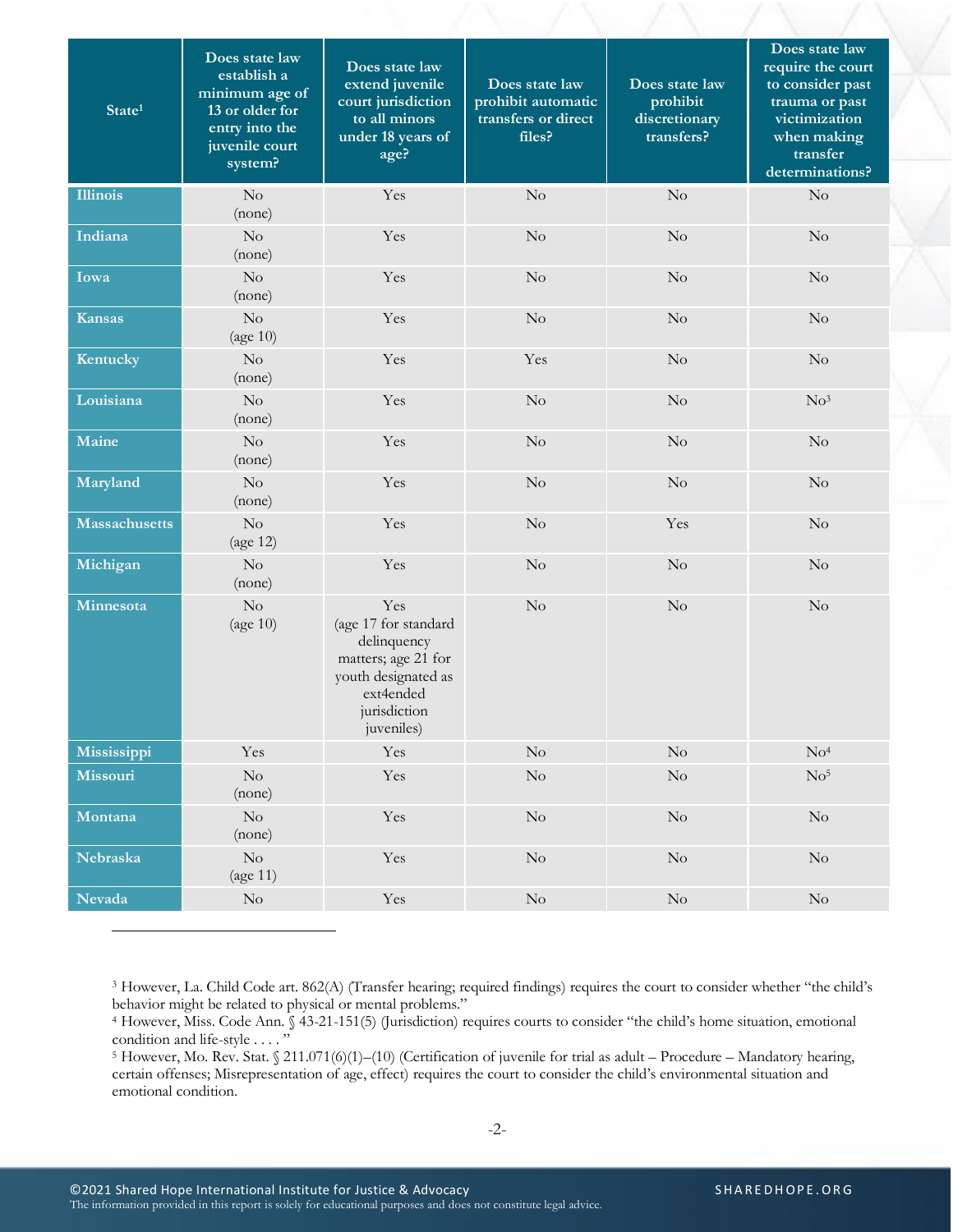| State <sup>1</sup>       | Does state law<br>establish a<br>minimum age of<br>13 or older for<br>entry into the<br>juvenile court<br>system? | Does state law<br>extend juvenile<br>court jurisdiction<br>to all minors<br>under 18 years of<br>age? | Does state law<br>prohibit automatic<br>transfers or direct<br>files? | Does state law<br>prohibit<br>discretionary<br>transfers?                                                                                                                                         | Does state law<br>require the court<br>to consider past<br>trauma or past<br>victimization<br>when making<br>transfer<br>determinations? |
|--------------------------|-------------------------------------------------------------------------------------------------------------------|-------------------------------------------------------------------------------------------------------|-----------------------------------------------------------------------|---------------------------------------------------------------------------------------------------------------------------------------------------------------------------------------------------|------------------------------------------------------------------------------------------------------------------------------------------|
|                          | (age 8 for children<br>charged with<br>murder or a sexual<br>offense; age 10 for<br>all other offenses)           |                                                                                                       |                                                                       |                                                                                                                                                                                                   |                                                                                                                                          |
| <b>New</b><br>Hampshire  | $\rm No$<br>(none)                                                                                                | Yes                                                                                                   | $\rm No$                                                              | $\rm No$                                                                                                                                                                                          | $\rm No$                                                                                                                                 |
| <b>New Jersey</b>        | $\overline{N}_{O}$<br>(none)                                                                                      | Yes                                                                                                   | No                                                                    | $\rm No$                                                                                                                                                                                          | No <sup>6</sup>                                                                                                                          |
| <b>New Mexico</b>        | No<br>(none)                                                                                                      | Yes                                                                                                   | $\rm No$                                                              | Yes; however,<br>minors 14+ years of<br>age charged with<br>certain felony<br>offenses may be<br>charged as<br>"youthful<br>offenders" and<br>subject to either<br>adult or juvenile<br>sanctions | Yes                                                                                                                                      |
| New York                 | No<br>(age 7)                                                                                                     | Yes                                                                                                   | No                                                                    | Yes                                                                                                                                                                                               | No                                                                                                                                       |
| <b>North</b><br>Carolina | No<br>(age 8)                                                                                                     | Yes                                                                                                   | No                                                                    | $\rm No$                                                                                                                                                                                          | $\rm No$                                                                                                                                 |
| <b>North Dakota</b>      | No<br>(age $10$ )                                                                                                 | Yes                                                                                                   | $\rm No$                                                              | $\rm No$                                                                                                                                                                                          | $\rm No$                                                                                                                                 |
| Ohio                     | $\rm No$<br>(none)                                                                                                | Yes                                                                                                   | $\rm No$                                                              | $\rm No$                                                                                                                                                                                          | No                                                                                                                                       |
| Oklahoma                 | $\rm No$<br>(none)                                                                                                | Yes                                                                                                   | No                                                                    | No                                                                                                                                                                                                | No                                                                                                                                       |
| Oregon                   | $\rm No$<br>(none)                                                                                                | Yes                                                                                                   | Yes                                                                   | $\rm No$                                                                                                                                                                                          | $\rm No$                                                                                                                                 |
| Pennsylvania             | $\rm No$<br>$\left(\text{age } 10\right)$                                                                         | Yes                                                                                                   | $\rm No$                                                              | $\rm No$                                                                                                                                                                                          | $\rm No$                                                                                                                                 |
| <b>Rhode Island</b>      | $\rm No$<br>(none)                                                                                                | Yes                                                                                                   | $\rm No$                                                              | $\rm No$                                                                                                                                                                                          | $\rm No$                                                                                                                                 |
| South<br>Carolina        | $\rm No$<br>(none)                                                                                                | Yes                                                                                                   | $\rm No$                                                              | $\rm No$                                                                                                                                                                                          | $\rm No$                                                                                                                                 |
| South Dakota             | $\rm No$<br>(age 10)                                                                                              | Yes                                                                                                   | $\rm No$                                                              | $\rm No$                                                                                                                                                                                          | $\rm No$                                                                                                                                 |

<sup>6</sup> However, N.J. Stat. Ann. § 2A:4A-26.1(3)(a)–(k) (Filing motion seeking waiver of jurisdiction; hearing) requires prosecutors to consider any "mental health concerns . . . or emotional instability of the juvenile . . . " when seeking a waiver of juvenile court jurisdiction.